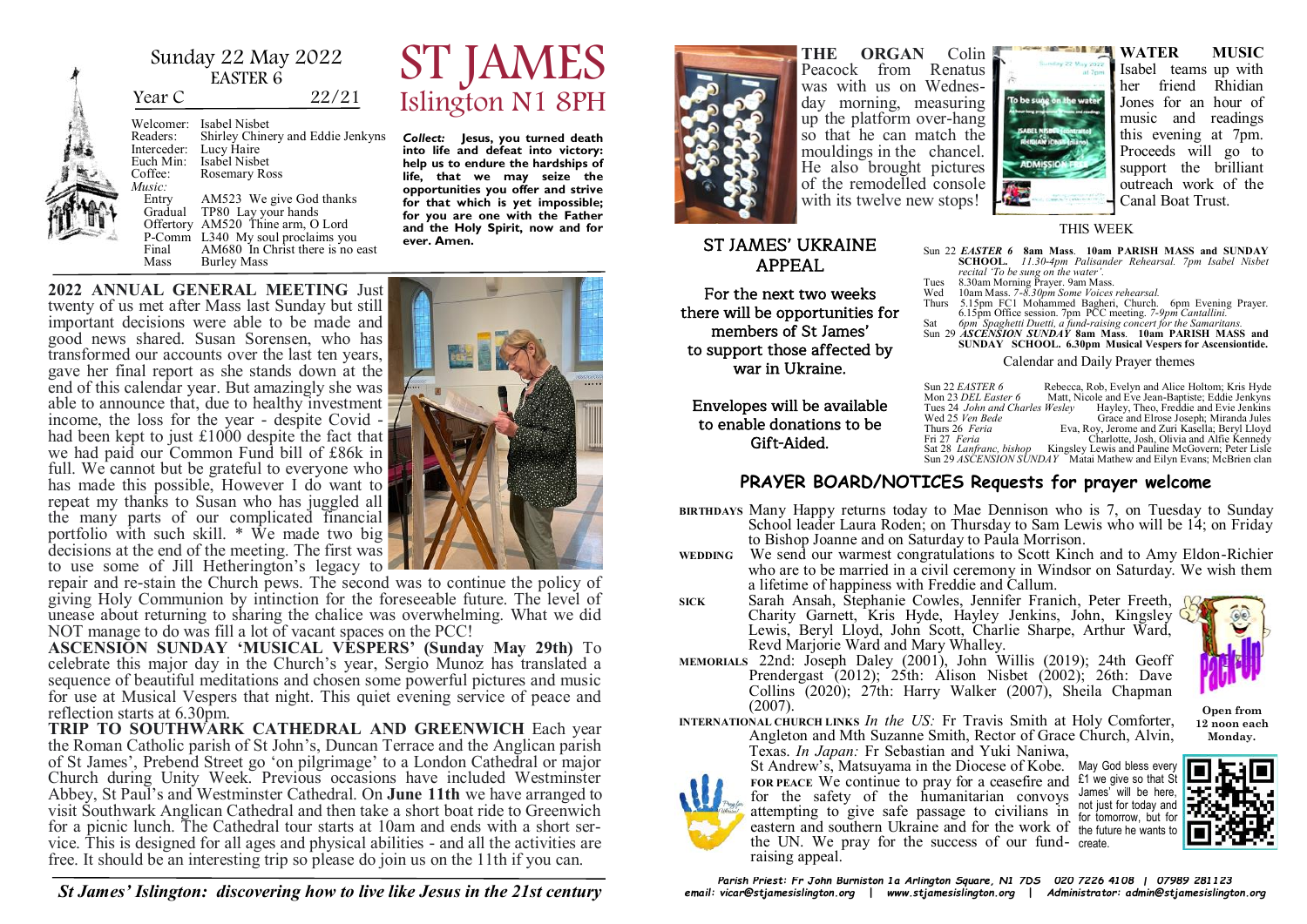

# PARISH MASS for Easter 6 May 22nd 2022

as streamed from St James' Church Islington N1

## PARISH MASS FOR FASTER 6 2022

*Entry Hymn:* **AM523 We give God thanks Example 21 Fuldal** [t AM507 Fulda]

*We give God thanks for those who knew the touch of Jesus' healing love; they trusted him to make them whole, to share the strength of heaven above.* 

*We offer prayers for all who work, serving like Christ both rich and poor; to help the anxious and the ill, to heal their wounds, their lives restore.* 

*We dedicate our skills and time to those who struggle to believe, to bring such comfort as we can to meet their pain, their need relieve.* 

*So Jesus' touch of healing grace lives in our willingness to care; in service to the world, we prove* **his love is seen in all we share.** (Words: Michael Perry adapted IB)

**The Greeting**

In the name of the Father, and of the Son, and of the Holy Spirit. **Amen.**

Alleluia. Christ is risen: **He is risen indeed. Alleluia!**

*Words of welcome or introduction may be said*

**Words of Preparation**

Christ our passover has been sacrificed for us: so let us celebrate the feast, **not with the old leaven of corruption and wickedness: but with the unleavened bread of sincerity and truth.**

Christ, once raised from the dead dies no more: death has no more dominion over him. **In dying he died to sin once for all: in living he lives to God.**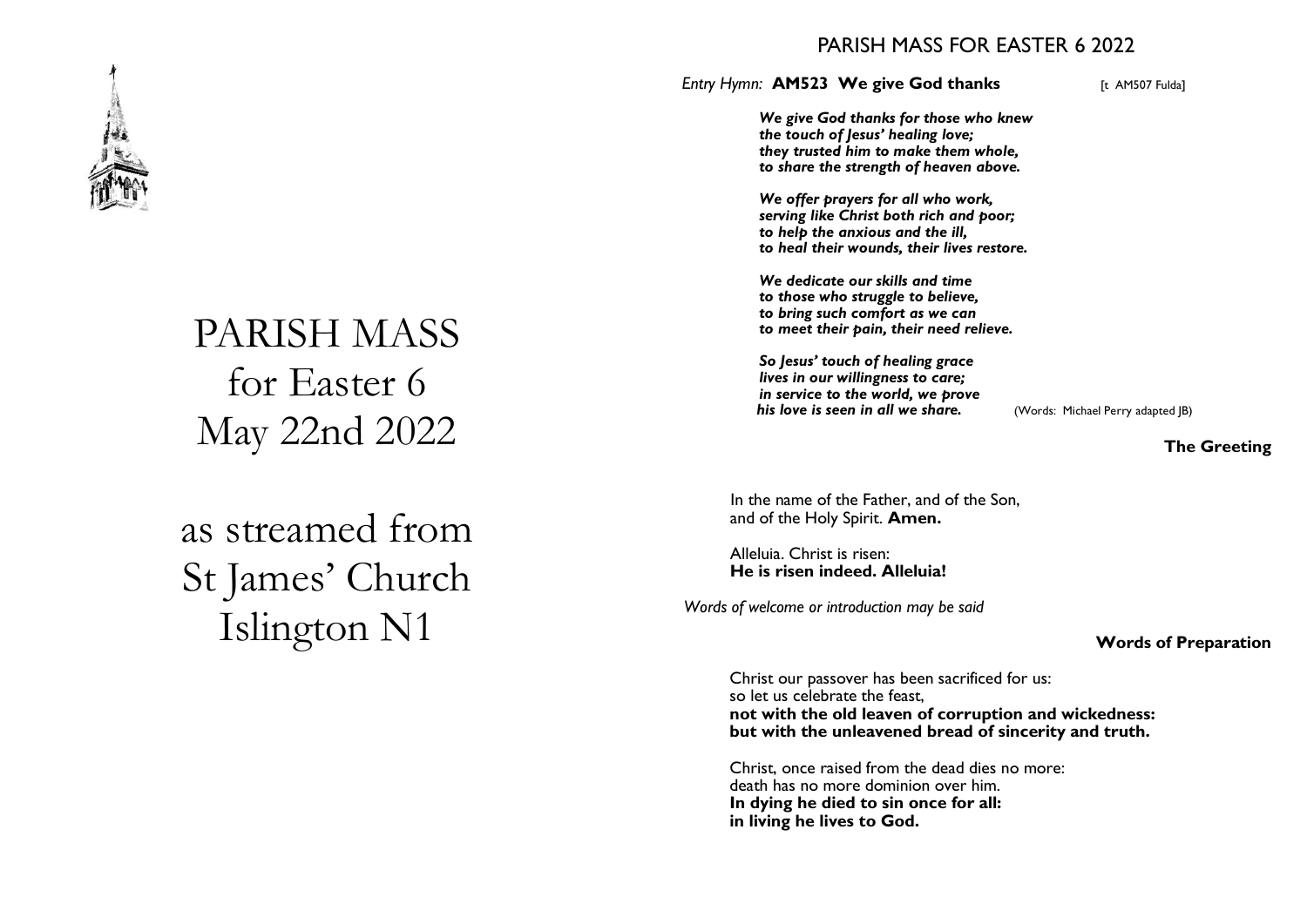#### See yourselves therefore as dead to sin and alive to God in Jesus Christ our Lord. **Christ has been raised from the dead: the first fruits of those who sleep.**

For as by man came death; by man has come also the resurrection of the dead. **For as in Adam all die: even so in Christ shall all be made alive!**

**Confession**

*Easter* Christ our Passover lamb has been sacrificed for us. Let us therefore rejoice by putting away all malice and evil and confessing our sins with a sincere and true heart

**Most merciful God, Father of our Lord Jesus Christ, we confess that we have sinned in thought, word and deed. We have not loved you with our whole heart. We have not loved our neighbours as ourselves. In your mercy forgive what we have been, help us to amend what we are, and direct what we shall be; that we may do justly, love mercy, and walk humbly with you, our God. Amen.**

May the God of love and power forgive you and free us from our sins, heal and strengthen us by his Spirit, and raise us to new life in Christ our Lord. **Amen.**

#### **Gloria**

*Glory to God in the highest, and peace to his people on earth.*

*Lord God, heavenly King, almighty God and Father, we worship you, we give you thanks, we praise you for your glory.* 

*Lord Jesus Christ, only Son of the Father, Lord God, Lamb of God, you take away the sins for the world: have mercy on us; you are seated at the right hand of the Father: receive our prayer.*

*For you alone are the holy One, you alone are the Lord, you alone are the Most High, Jesus Christ, with the Holy Spirit, in the glory of God the Father. Amen.* 

*Common Worship:* Times and Seasons, material from which is included in this service, is copyright © The Archbishops' Council 2006 ; Offertory and Post Communion Prayers taken from Canadian Book of Alternative Services © 1985 General Synod of the Anglican Church of Canada; Eucharistic Prayer Preface adapted from '*Joining the Angels*' Song', Sam Wells and Abigail Kocher © Canterbury Press 2016; Burley Mass © Simon Lole 1994 CCL: 142967 This compilation © Rite Aid May 2022

**Jesus, you turned death into life and defeat into victory: help us to endure the hardships of life, that we may seize the opportunities you offer and strive for that which is yet impossible; for you are one with the Father and the Holy Spirit, now and for ever. Amen.** 

#### *Sit* **The Word of God**

*1st Reading:* (Acts 16: 9-15) During the night Paul had a vision: there stood a man of Macedonia pleading with him and saying, 'Come over to Macedonia and help us. 'When he had seen the vision, we immediately tried to cross over to Macedonia, being convinced that God had called us to proclaim the good news to them.

We set sail from Troas and took a straight course to Samothrace, the following day to Neapolis, and from there to Philippi, which is a leading city of the district of Macedonia and a Roman colony. We remained in this city for some days. On the Sabbath day we went outside the gate by the river, where we supposed there was a place of prayer; and we sat down and spoke to the women who had gathered there. A certain woman named Lydia, a worshipper of God, was listening to us; she was from the city of Thyatira and a dealer in purple cloth. The Lord opened her heart to listen eagerly to what was said by Paul. When she and her household were baptized, she urged us, saying, 'If you have judged me to be faithful to the Lord, come and stay at my home.' And she prevailed upon us.

This is the Word of the Lord. **Thanks be to God.** 

*Stay sitting for the Gradual Hymn:* **TP80 Lay your hands** 

*Lay your hands gently upon us, let their touch render your peace, let them bring your forgiveness and healing, lay your hands gently, lay your hands.* 

*You were sent to free the broken-hearted. You were sent to give sight to the blind. You desire to heal all our illness. Lay your hands, gently lay your hands. Lay your hands...*

*Lord, we come to you through one another. Lord, we come to you in all our need. Lord, we come to you seeking wholeness. Lay your hands gently, lay your hands. Lay your hands...* 

(Words: Alan Gaunt)

*2nd Reading:* (Revelation 21: 10, 22 - 22: 5) In the spirit the angel carried me away to a great, high mountain and showed me the holy city Jerusalem coming down out of heaven from God. I saw no temple in the city, for its temple is the Lord God the Almighty and the Lamb.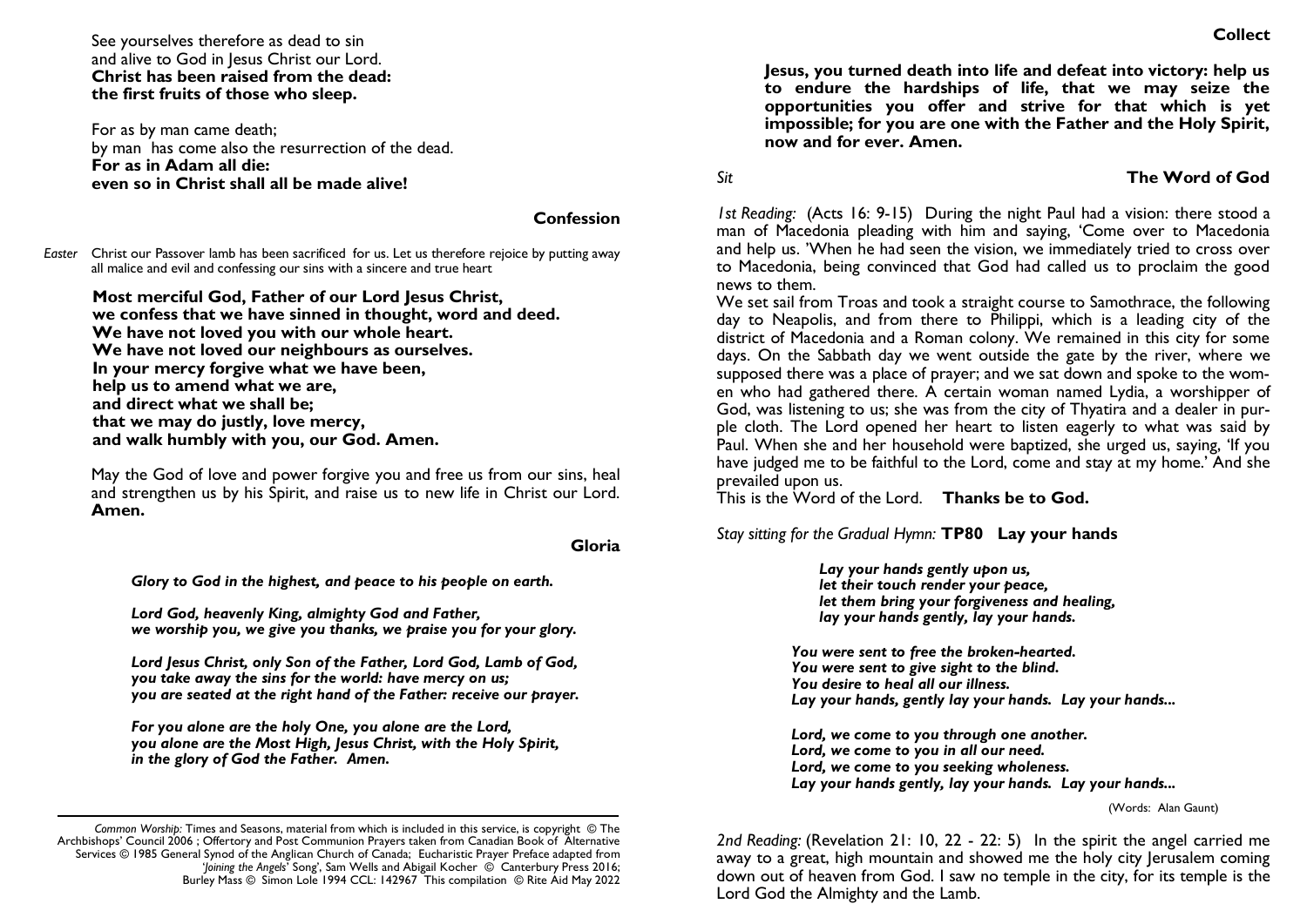And the city has no need of sun or moon to shine on it, for the glory of God is its light, and its lamp is the Lamb. The nations will walk by its light, and the kings of the earth will bring their glory into it. Its gates will never be shut by day - and there will be no night there. People will bring into it the glory and the honour of the nations. But nothing unclean will enter it, nor anyone who practises abomination or falsehood, but only those who are written in the Lamb's book of life.

Then the angel showed me the river of the water of life, bright as crystal, flowing from the throne of God and of the Lamb through the middle of the street of the city. On either side of the river is the tree of life with its twelve kinds of fruit, producing its fruit each month; and the leaves of the tree are for the healing of the nations. Nothing accursed will be found there any more. But the throne of God and of the Lamb will be in it, and his servants will worship him; they will see his face, and his name will be on their foreheads. And there will be no more night; they need no light of lamp or sun, for the Lord God will be their light, and they will reign for ever and ever.

This is the Word of the Lord. **Thanks be to God.** 

*A short time of silence follows as we reflect on all we have heard.* 

Let us stand and welcome the Gospel.

#### **Gospel Acclamation**

*We sing together:*



#### *We say together:*

**Jesus said, If anyone loves me, they will keep my word, and my Father will love them, and we shall come to them.** 

*We sing once more: Alleluia, alleluia...*

#### **Gospel**

The Lord be with you. **And also with you.**  Hear the Gospel of Our Lord Jesus Christ according to John **Glory to you, O Lord**

(St John 5: 1-9) After this there was a festival of the Jews, and Jesus went up to Jerusalem. Now in Jerusalem by the Sheep Gate there is a pool, called in Hebrew Beth-zatha, which has five porticoes. In these lay many invalids - blind, lame, and paralysed. One man was there who had been ill for thirty-eight years.

When Jesus saw him lying there and knew that he had been there a long time, he said to him, 'Do you want to be made well? 'The sick man answered him, 'Sir, I have no one to put me into the pool when the water is stirred up; and while I am making my way, someone else steps down ahead of me.' Jesus said to him, 'Stand up, take your mat and walk.' At once the man was made well, and he took up his mat and began to walk.

This is the Gospel of the Lord **Praise to you, O Christ.** 

*Sit* **Sermon**

*Stand* **Affirmation of Faith**

**We believe in God the Father; the almighty who is, and was, and is to come. We believe in Jesus Christ; the faithful witness, the first-born from the dead, the King of Kings who loves us and has freed us from our sins by his blood. We believe in the Holy Spirit, giver of many gifts, sent from the throne on high. We believe in one God: Father, Son and Holy Spirit.** 

#### *Sit* **Prayers of Intercession**

Merciful Father: **accept these prayers for the sake of your Son, our Saviour Jesus Christ. Amen.** 

#### *Stand* **The Peace**

Jesus came and stood among his disciples and said, 'Peace be with you.' Then were they glad when they saw the risen Lord.

The peace of the Lord be always with you. Alleluia, alleluia **And also with you. Alleluia, alleluia!**

*Offertory Hymn:* **AM520 Thine arm, O Lord It St Matthew]** 

*Thine arm, O Lord, in days of old was strong to heal and save; it triumphed o'er disease and death, o'er darkness and the grave: to thee they went, the deaf, the dumb, the palsied and the lame, the beggar with his sightless eyes, the sick with fevered frame.* 

*And lo, thy touch brought life and health, gave speech and strength and sight; and youth renewed and frenzy clamed owned thee, the Lord of light: and now, O Lord, be near to bless, almighty as of yore, in crowded street, by restless couch, as by Gennesareth's shore.* 

*Be thou our great deliverer still, thou Lord of life and death; restore and quicken, soothe and bless, with thine almighty breath: to hands that work, and eyes that see, give wisdom heavenly lore, that whole and sick, and weak and strong, may praise thee evermore.*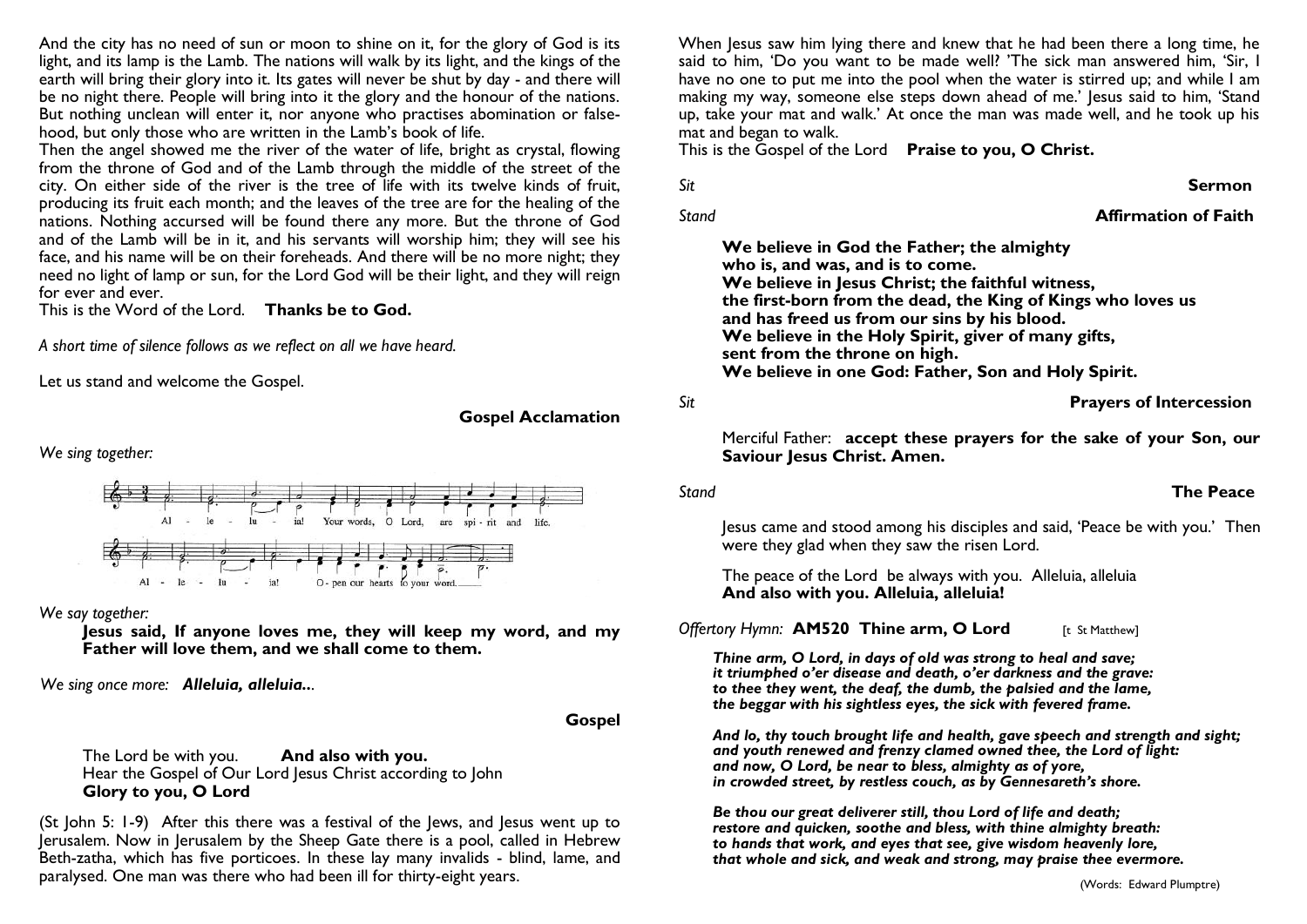### *Remain standing At the Offertory*

Blessed are you, Lord, God of all creation. Through your goodness we have this bread to offer, which earth has given and human hands have made. It will become for us the bread of life. **Blessed be God for ever.** 

Blessed are you, Lord, God of creation. Through your goodness we have this wine to offer, Fruit of the vine and work of human hands. It will become our spiritual drink. **Blessed be God for ever.** 

Pray, my friends, that our thanksgiving may be acceptable to God, the almighty Father.

**May the Lord accept this sacrifice from our hands for the praise and glory of his name, for our good, and the good of all his Church.** 

God of glory, accept all we offer you this day, and bring us to that eternal city of love and light, where Christ is King. We ask this in his name. **Amen.**

#### *Remain standing* **Eucharistic Prayer B**

The Lord be with you. **And also with you.** We lift them to the Lord. Let us give thanks to the Lord our God. **It is right to give thanks and praise.**

It is indeed right, it is our duty and our joy, at all times and in all places to give you thanks and praise, holy Father, heavenly King, almighty and eternal God, through Jesus Christ our Lord.

We lift our hearts to praise you, God of glory, because in every time and place you have shown yourself to your people, making known your plan to dwell among us for ever.

Where once you came to the paralytic in your Temple and to the enquirer when she turned to your disciples for help, so you reveal to us the uniqueness of your Resurrection so that we might know your power to take away fear and experience your liberating Gospel truth.

So with angels and archangels and with all the company of heaven, we proclaim your great and glorious name, for ever praising you and saying:



*Sit or kneel* 

Lord you are holy indeed, the source of all holiness; grant that by the power of your Holy Spirit, and according to your holy will, these gifts of bread and wine may be to us the body and blood of our Lord Jesus Christ;

who in the same night that he was betrayed, took bread and gave you thanks; he broke it and gave it to his disciples, saying: Take, eat; this is my body which is given for you; do this in remembrance of me.

In the same way after supper he took the cup and gave you thanks; he gave it to them, saying: Drink this, all of you; this is my blood of the new covenant, which is shed for you and for all for the forgiveness of sins. Do this, as often as you drink it, in remembrance of me.

Great is the mystery of faith: **When we eat this bread and drink this cup,** we proclaim your death, Lord Jesus, until you come again.

And so, Father, calling to mind his death on the cross, his perfect sacrifice made once for the sins of the whole world; rejoicing in his mighty resurrection and glorious ascension, and looking for his coming in glory, we celebrate this memorial of our redemption.

We bring before you this bread and this cup and we thank you for counting us worthy to stand in your presence and serve you.

Send the Holy Spirit on your people and gather into one in your kingdom all who share this one bread and one cup, so that we, in the company of Mary the Mother God, St James, St Peter and all the saints,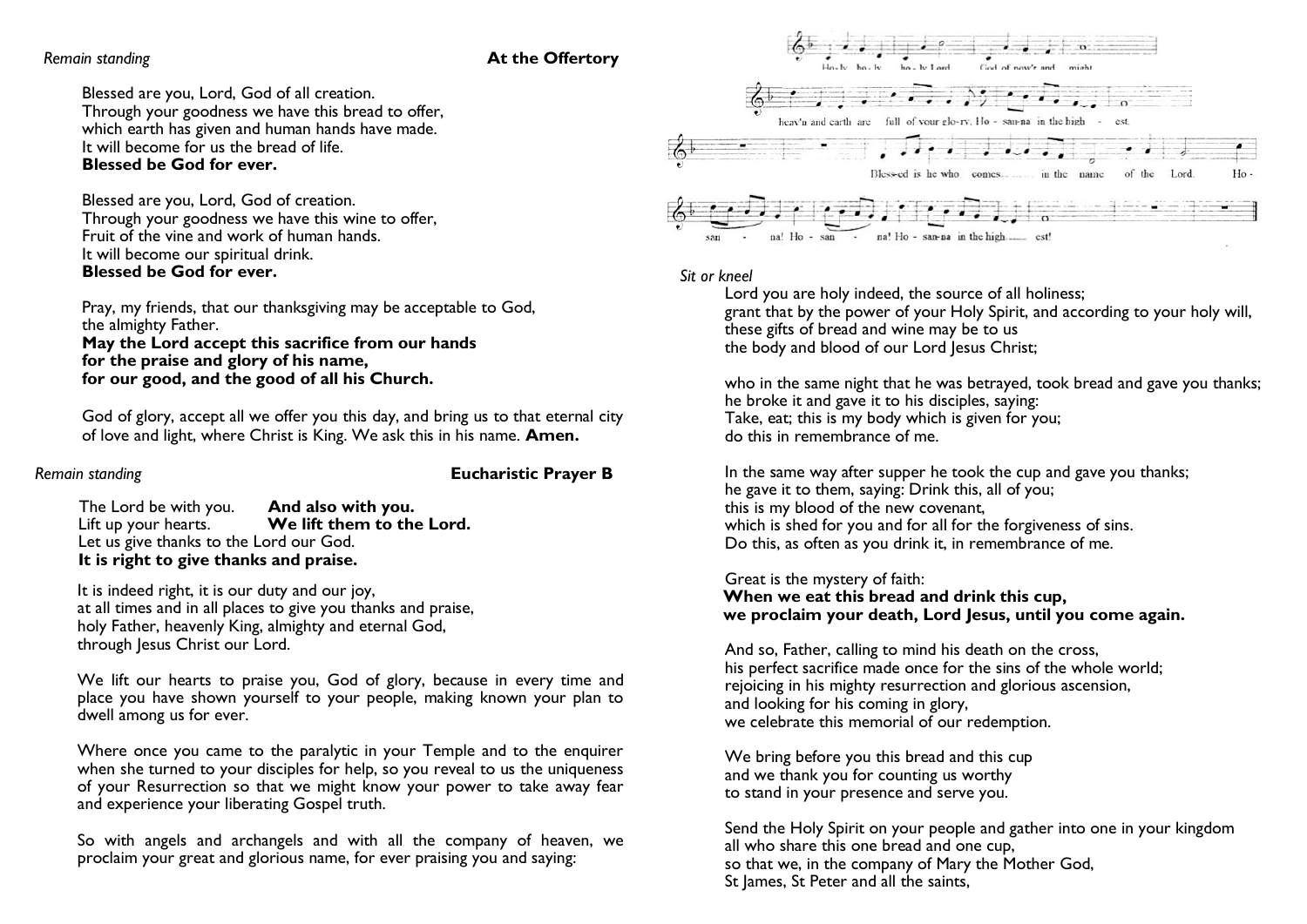may praise and glorify you for ever, through him from whom all good things come, Jesus Christ our Lord;

by whom, and with whom, and in whom, in the unity of the Holy Spirit, all honour and glory be yours, almighty Father, for ever and ever. **Amen.**



#### We break this bread to share in the Body of Christ **Though we are many, we are one body, because we all share the one bread.**



#### **Invitation**

Draw near with faith: receive the Body of our Lord Jesus Christ which was broken for you, and his blood which was shed for you.

Eat and drink in remembrance that he died for you and feed on him in your hearts with thanksgiving; for this is the Lamb of God who takes away the sin of the world. Happy are those who are called to his Supper. **Lord, I am not worthy to receive you, but only say the word and I shall be healed.** 

#### *Sit* **After Communion**

*Post Communion Hymn:* **L340 My soul proclaims**[t AM587 Amazing Grace]

*My soul proclaims you, mighty God, my spirit sings your praise. You look on me, you lift me up, and gladness fills my days.* 

*All nations now will share my joy; your gifts you have outpoured. Your little ones you have made great; the weak you have restored.* 

*For those who love your holy name, your mercy will not die. Your strong right arm puts down the proud and lifts the lowly high.*